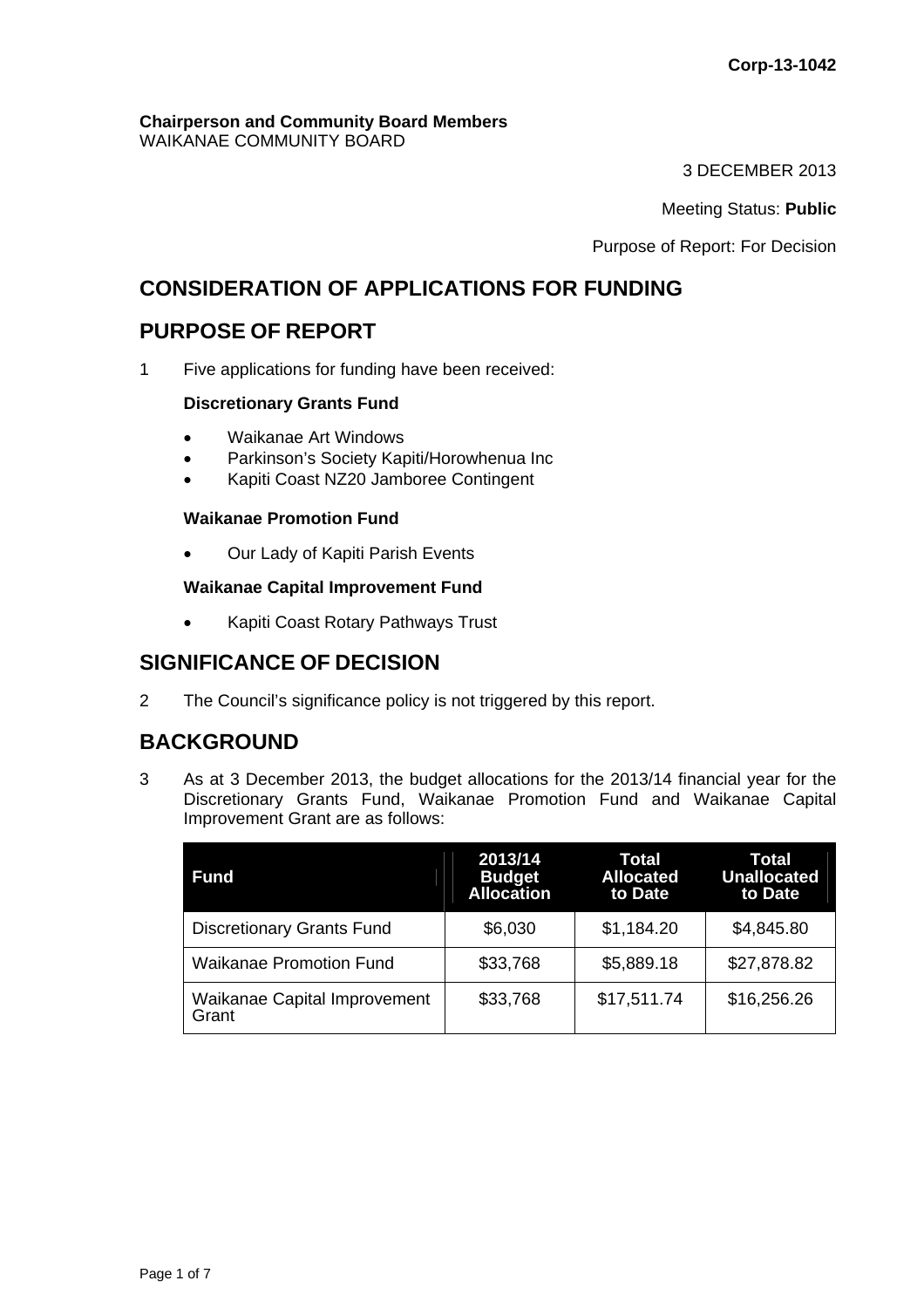4 An amount of approximately \$1.15 million is held in the Waikanae Capital Improvement Fund. The following table shows how that fund has been allocated:

| <b>Amount</b>     | <b>Purpose of Grant</b>                                     |
|-------------------|-------------------------------------------------------------|
| \$800,000         | Held in reserve                                             |
| \$250,000         | Pledged to the Mahara Gallery Trust                         |
| \$34,000 (approx) | Allocated to the 2012/13 Waikanae Capital Improvement Grant |
| \$66,000 (approx) | Increase in fund from previous year                         |
| <b>TOTAL</b>      | \$1,150,000                                                 |

# **CONSIDERATIONS**

## **Issues**

- 5 Grants are allocated in accordance with the specified criteria (attached).
- 6 All applicants have been advised of the criteria and meeting date by letter, phone or email.

## **Applications to the Discretionary Grants Fund**

The following applications can be considered under the eligible criteria 1 - *Community, cultural or sports purposes, including travel both within New Zealand and overseas.* 

### Waikanae Art Windows

- Maude Heath on behalf of the Waikanae Art Windows has applied for a grant of \$499.80 to assist with running an advertisement and editorial in the Dominion Post to attract visitors from Greater Wellington as part of a two week Festival of Art leading up to the Kapiti Arts Trail 2013.
- 8 Due to this application being retrospective as per the following criteria: *Ineligible purposes* 
	- *3. Grants will not be considered retrospectively and must be received by the Kapiti Coast District Council prior to the event taking place and at least eight working days before the community Board meeting date.*

Board Members agreed to consider this application under the following criteria: *Notwithstanding all of the above, the Waikanae Community Board has the right if justification can be proven, to make a grant outside the criteria.* 

#### Parkinson's Society Kapiti/Horowhenua Inc

9 Mandy Evans on behalf of the Parkinson's Society has applied for a grant of \$500 to assist with funding to provide a Registered Nurse for the community.

## Kapiti Coast NZ20 Jamboree Contingent

10 Joshua Tabor, Tina Christie, Lance Friend and Steve Wilman on behalf of the Kapiti Coast NZ20 Jamboree Contingent have applied for a grant of \$3,710 to cover registration costs for four leaders to attend the NZ20 Jamboree in Feilding and also uniform costs for 23 scouts.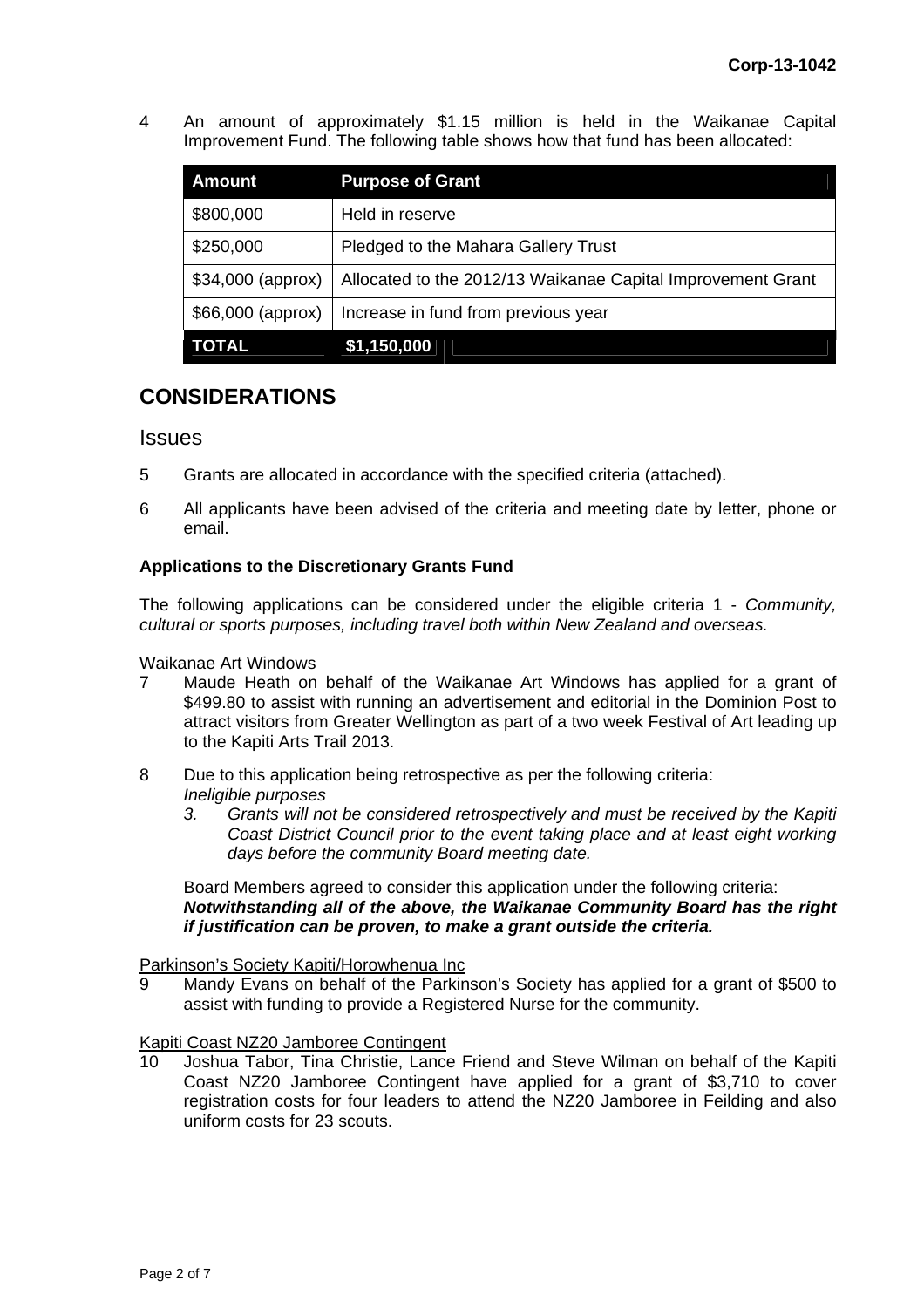### **Applications to the Promotion Grants Fund**

The following application can be considered under the criteria 2 - Contributing to making Waikanae an Active Community.

#### Our Lady of Kapiti Parish Events

11 Our Lady of Kapiti Parish Events has applied for a grant of \$575 to assist with room hire cost to hold their 2nd Annual Christmas Fundraising Luncheon.

#### **Applications to the Waikanae Capital Improvement Grant**

12 The following application returns to the table for reconsideration due to the following motion:

#### **MOVED (Scott/Thomas)**

**That the funding application from the Kapiti Coast Rotary Pathways Trust be left to lie on the table for consideration at the next Waikanae Community Board meeting and that representatives of the Kapiti Coast Rotary Pathways Trust and Mr Stu Kilmister be invited to attend that meeting and speak to the application.** 

#### **CARRIED**

#### Kapiti Coast Rotary Pathways Trust

13 Antony Knutsford on behalf of the Kapiti Coast Rotary Pathways Trust has applied for a grant of \$15,000 to assist with the cost of constructing the Paetawa Road shared pathway.

## Financial Considerations

#### *Discretionary Grants Fund*

- 14 At its meeting of 30 October 2012 the Waikanae Community Board resolved that requests for grants from the Discretionary Grants Fund would be considered quarterly, with a maximum of 25% of the annual budget to be allocated at each meeting, with the exception of the last meeting of the financial year which may allocate all remaining funds available.
- 15 The budget for 2013/14 is \$6,030. Therefore the amount available for granting at this meeting is \$1,507.50.
- 16 The total of applications under consideration in this report is \$4,709.80.

#### 17 Budget allocation for the Discretionary Grant Fund 2013/14 year.

| 2013/14           |                   |                     |          | <b>Balance</b>       |
|-------------------|-------------------|---------------------|----------|----------------------|
| <b>Budget</b>     |                   | <b>Grants total</b> |          | <b>Available for</b> |
| <b>Allocation</b> | Date of meeting   | per meeting         | Total    | <b>Distribution</b>  |
| \$6,030           | 10 September 2013 | 1.184.20            | 1.184.20 | \$4,845.80           |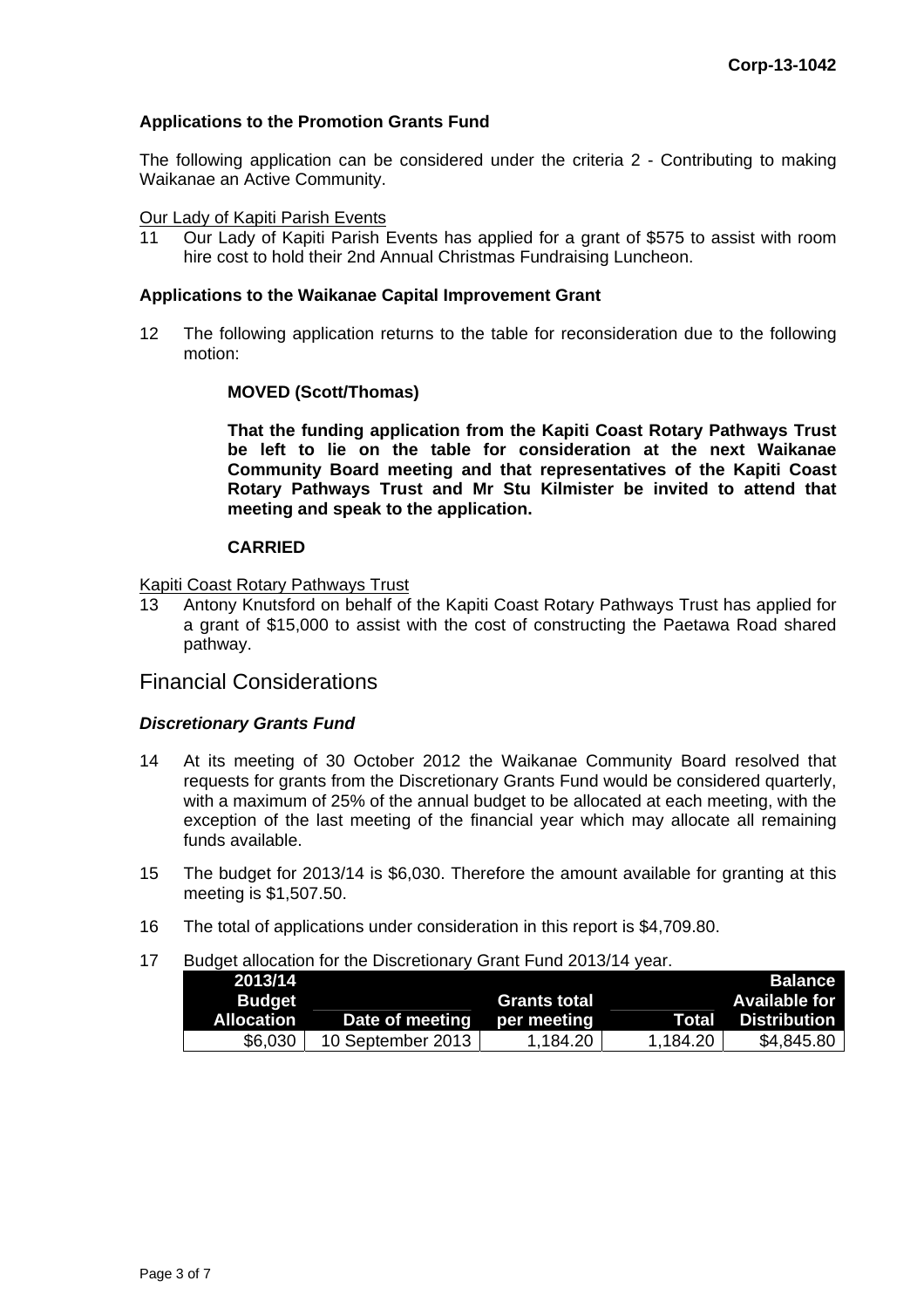18 The following list shows all the discretionary grants made to date from the Waikanae Community Board Grants Fund in the 2013/2014 financial year, for the Board's information.

| <b>Date</b> | <b>Recipient</b>                                  | <b>Amount</b> | <b>Purpose of Grant</b>                               | <b>Report</b><br><b>Back</b> |
|-------------|---------------------------------------------------|---------------|-------------------------------------------------------|------------------------------|
| 10/9/13     | Kapiti Gardening                                  | \$304.00      | <b>Hall Hire</b>                                      |                              |
| 10/9/13     | <b>Emerald Guards</b><br>Leisure Marching<br>Team | \$500.00      | <b>Hall Hire</b>                                      |                              |
| 10/9/13     | Rose Biddescombel                                 | \$380.20      | To compete at the<br>Taekwondo World<br>Championships |                              |
|             | Total                                             | \$1,184.20    |                                                       |                              |

### *Waikanae Promotion Fund*

- 19 The total of applications under consideration in this report is \$575.
- 20 Already allocated in the 2013/14 financial year is \$5,889.18.
- 21 Budget allocation for the Discretionary Grant Fund 2013/14 year.

| 2013/14<br><b>Budget</b><br><b>Allocation</b> | Date of meeting   | <b>Grants total</b><br>per meeting | Total      | <b>Balance</b><br><b>Available for</b><br><b>Distribution</b> |
|-----------------------------------------------|-------------------|------------------------------------|------------|---------------------------------------------------------------|
| \$33,768                                      | 18 June 2013      | \$750.00                           | \$750.00   | 33,018.00                                                     |
|                                               | 30 June 2013      | \$4,793.79                         | \$5,543.79 | \$28,224.21                                                   |
|                                               | 10 September 2013 | \$345.39                           | \$5,889.18 | \$27,878.82                                                   |

22 The following list shows all the Discretionary Fund made to date from the Waikanae Community Board Grants Fund in the 2013/2014 financial year, for the Board's information.

| <b>Date</b>    | <b>Recipient</b>          | <b>Amount</b> | <b>Purpose of Grant</b>                                                                                           | <b>Report</b><br><b>Back</b> |
|----------------|---------------------------|---------------|-------------------------------------------------------------------------------------------------------------------|------------------------------|
| 18-06-13       | Waikanae Music<br>Society | \$750.00      | To pay for the composition<br>of a new piece of work for<br>the Society's 35 <sup>th</sup><br>Anniversary concert | Due<br>September<br>2013     |
| $30 - 07 - 13$ | Lions Club of<br>Waikanae | \$2,500.00    | Printing and advertising<br>costs for the Waikanae<br>Lions Super Garden Trail in<br>January 2014.                | Due.<br>January<br>2014      |
| $30 - 07 - 13$ | Menzshed Kapiti<br>Inc.   | \$1,000.00    | To host the National<br>Menzshed Conference in<br>March 2014.                                                     | Due.<br>January<br>2014      |
| $30 - 07 - 13$ | Waikanae<br>Kindergarten  | \$1,293.79    | Advertising costs for the<br>Kapiti Amazing Race in<br>October 2013.                                              | Due<br>January<br>2014       |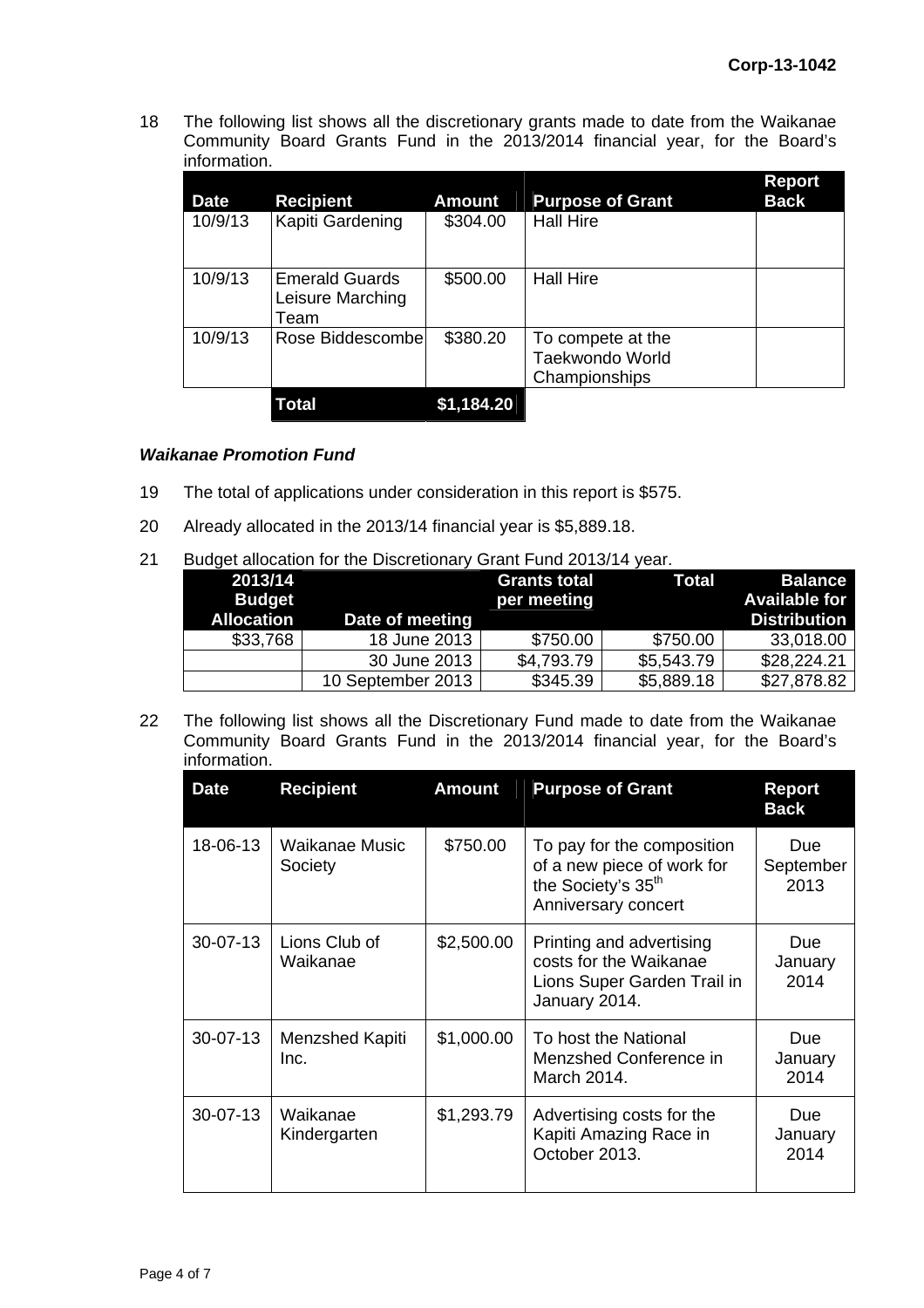| <b>Date</b> | <b>Recipient</b>                                                         | <b>Amount</b> | <b>Purpose of Grant</b>                                                                                     | <b>Report</b><br><b>Back</b> |
|-------------|--------------------------------------------------------------------------|---------------|-------------------------------------------------------------------------------------------------------------|------------------------------|
| 10-09-13    | Takiri O Te Ata<br>Kapa Haka<br>Festival 2013<br><b>Organising Group</b> | \$345.39      | Hiring a Scissor Lift at the<br>Kapiti Region's Takiri O Te<br>Ata Kapa Haka Festival, in<br>November 2013. | Due March<br>2014            |
|             | Total                                                                    | \$5,889.18    |                                                                                                             |                              |

### *Waikanae Capital Improvement Grant*

- 23 This is the second time that applications to the Waikanae Capital Improvement Grant have been considered during the 2013/14 financial year.
- 24 The budget for the 2013/14 year is \$33,768, less advertising costs of \$300. Therefore the net amount available for allocating is \$33,468.
- 25 The total of applications under consideration in this report is \$15,000.
- 26 Budget allocation for the Waikanae Capital Improvement Grant 2013/14 year.

| 2013/14           |                   |                     |             | <b>Balance</b>       |
|-------------------|-------------------|---------------------|-------------|----------------------|
| <b>Budget</b>     |                   | <b>Grants total</b> |             | <b>Available for</b> |
| <b>Allocation</b> | Date of meeting   | per meeting         | Total       | <b>Distribution</b>  |
| \$33,768          | 19 August 2013    | \$300.00            | \$300.00    | \$33,468.00          |
|                   | 10 September 2013 | \$17,211.74         | \$17,511.74 | \$16,256.26          |

27 The following list shows all the Waikanae Capital Improvement Grants made to date from the Waikanae Community Board Grants Fund in the 2013/2014 financial year, for the Board's information.

| <b>Date</b> | <b>Recipient</b>                      | <b>Amount</b> | <b>Purpose of Grant</b>                                                                                                                       | Report<br><b>Back</b> |
|-------------|---------------------------------------|---------------|-----------------------------------------------------------------------------------------------------------------------------------------------|-----------------------|
| 19/8/13     | Advertising costs                     | \$300.00      |                                                                                                                                               |                       |
| 10/9/13     | Waikanae River                        | \$1,890.00    | Shade House built in the<br>Friends of the Waikanae<br>River's nursery                                                                        |                       |
| 10/9/13     | Waikanae<br>Gymnastic Club            | \$4,000.00    | Purchasing new equipment                                                                                                                      |                       |
| 10/9/13     | Nga Manu Nature<br>Reserve            | \$2000.00     | Purchasing furniture for the<br><b>Conservation Education</b><br>Centre at the Reserve                                                        |                       |
| 10/9/13     | Menzshed Kapiti                       | \$4,800.00    | Relocating the tractor shed                                                                                                                   |                       |
| 10/9/13     | Waikanae<br>Montessori Pre-<br>School | \$4,521.74    | Replacing one adult toilet<br>with a child-sized toilet,<br>painting the school roof and<br>replacing the top of the<br>school's storage shed |                       |
|             | <b>Total</b>                          | \$17,511.74   |                                                                                                                                               |                       |

#### *Historical Grants*

28 Attached to this report, as appendices, are tables showing all grants made in the 2012/13 and 2011/12 years.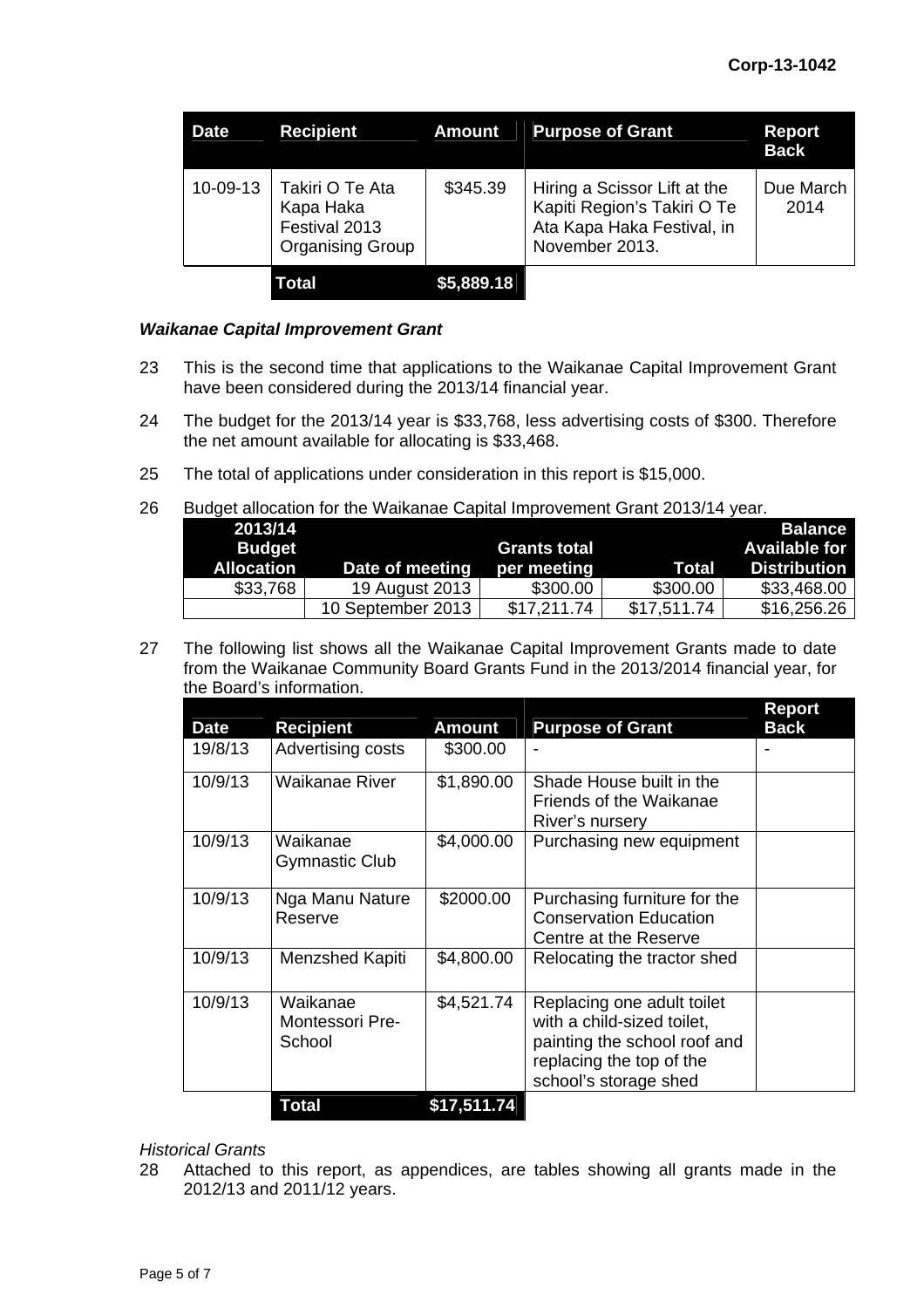## **Delegation**

29 The Waikanae Community Board has the delegated authority as at section D.10.13 of the Governance Structure approved by Council on 27 June 2013:

> *Authority to consider and approve the allocation of community-based grant funds as deemed appropriate under agreed criteria of both existing schemes and any granting schemes that may be approved through the Annual Plan process or the LTP process.*

30 Also section D.10.14 of the Governance Structure approved by Council on 27 June 2013, which is specific to the Waikanae Community Board:

> *Authority to consider and make recommendations to Council on the proposed use of the Waikanae Capital Improvement Fund for the purpose of funding capital projects within the Waikanae Community Board boundary. This is for expenditure over and above the approved annual grant allocations from this fund.*

## **RECOMMENDATIONS**

- 31 That the Waikanae Community Board grants the Waikanae Art Windows a discretionary grant of \$............. to assist with running an advertisement and editorial in the Dominion Post to attract visitors from Greater Wellington as part of a two week Festival of Art leading up to the Kapiti Arts Trail 2013.
- 32 That the Waikanae Community Board grants the Parkinson's Society Kapiti/ Horowhenua Inc a discretionary grant of \$............. to assist with funding to provide a Registered Nurse for the community.
- 33 That the Waikanae Community Board grants the Kapiti Coast NZ20 Jamboree Contingent a discretionary grant of \$............ to assist with registration costs for four leaders to attend the NZ20 Jamboree in Feilding and also uniform costs for 23 scouts
- 34 That the Waikanae Community Board grants Our Lady of Kapiti Parish Events a grant from the Promotion Fund of \$......... to assist with room hire cost to hold their 2nd Annual Christmas Fundraising Luncheon.
- 35 That the Waikanae Community Board grants Kapiti Coast Rotary Pathways Trust a grant of \$.......... from the Waikanae Capital Improvement Fund to assist with the cost of constructing the Paetawa Road shared pathway.

Report prepared by: Approved for submission by:

**Jayne Nock** <br>Executive Secretary Corporate Services **Pat Dougherty Executive Secretary Corporate Services**